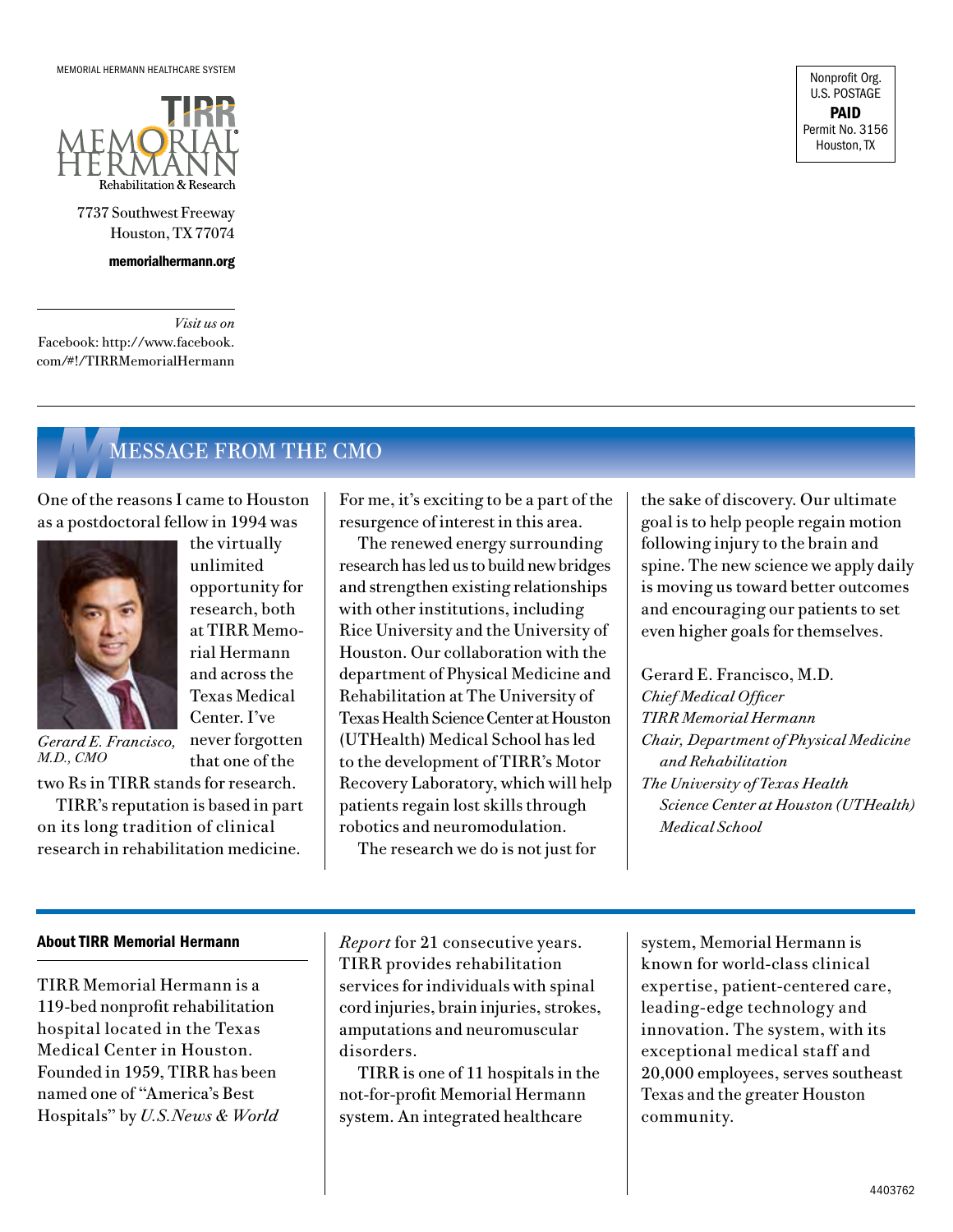Rhonda Abbott, P.T. *Director of Therapy Services Director of Clinical Programs*

Allison Clark, Ph.D. *Investigator Assistant Professor of Medicine, Baylor College of Medicine*

Lourdes Cuellar, R.Ph., F.A.S.H.P. *Administrative Director of Pharmacy and Clinical Support Services*

Teresa Del Castillo, L.C.S.W., L.M.F.T. *Licensed Clinical Social Worker Licensed Marriage and Family Therapist*

Mary Ann Euliarte, R.N., C.R.R.N. *Chief Nursing Officer*

Gerard E. Francisco, M.D. *Chief Medical Officer Chair of the Department of PM&R, The University of Texas Health Science Center at Houston (UTHealth) Medical School*

Ann Gutierrez, R.N., C.R.R.N. *Rehabilitation Nurse*

Julie Jennings, P.T., N.C.S. *Rehabilitation Manager Program Director for Spinal Cord Injury and Amputee Program*

Carl Josehart *TIRR CEO*

Cindy B. Ivanhoe, M.D. *Attending Physician, Brain Injury and Stroke Program Associate Professor of PM&R, Baylor College of Medicine Adjunct Associate Professor of PM&R, The* 

*University of Texas Health Science Center at Houston (UTHealth) Medical School*

Vinh Nguyen, J.D. *Director of Legal Research, DBTAC Southwest ADA Center*

Monique Pappadis, C.H.E.S., C.C.R.P. *Research Assistant, Brain Injury Research Center*

Angelle Sander, Ph.D. *Director, Brain Injury Research Center Associate Professor of PM&R, Baylor College of Medicine*

Christian Shenouda, M.D. *Former Resident*

Mark Sherer, Ph.D. *Senior Scientist Director of Research and Director of Neuropsychology Clinical Professor of PM&R, Baylor College of Medicine*

Barry S. Smith, M.D. *Consulting Physician*

Margaret Struchen, Ph.D. *Research Scientist Assistant Professor of PM&R, Baylor College of Medicine*

Wes Tidwell *Director of Hospital Operations*

Lisa Wenzel, M.D. *Attending Physician Assistant Professor of PM&R, Baylor College of Medicine*

Wendy Wilkinson, J.D. *Director, DBTAC Southwest ADA Center*

# FEATURED IN THIS ISSUE **A MESSAGE FROM THE CEO**

At TIRR Memorial Hermann we continue to drive innovation through the accomplishments of our researchers. Last year, we moved our research initiatives to a new level, going



beyond studies in traditional rehabilitation medicine to include research ranging from the spiritual wellbeing of our patients to the employment of

*Carl E. Josehart, CEO*

people with disabilities.

Research done on our Campus is conducted by physicians and scientists, and also by our therapists, nurses, chaplain and the residents who rely on us to advance their knowledge in specialized areas of rehabilitation medicine, even as they advance ours. In this issue, we report preliminary results in the second of three studies being conducted by our Independent Living Research Utilization program's DBTAC Southwest ADA Center. Funded by the National Institute on Disability and Rehabilitation Research, the study provides

*TIRR Memorial Hermann Journal* is published four times a year by TIRR Memorial Hermann. Please direct your comments or suggestions to Editor, *TIRR Memorial Hermann Journal*, TIRR Memorial Hermann, 1333 Moursund, Houston, TX 77030, 713.797.5946.

Carl E. Josehart, CEO

Gerard Francisco, M.D. Chief Medical Officer

Mary Ann Euliarte, R.N., C.R.R.N. Chief Nursing Officer /Chief Operations Officer

Mark Sherer, Ph.D. Director of Research

Editorial Staff

Kate Eller, Editor

Susan Thomas, TIRR Marketing

qualitative data on the careers of people with disabilities who work in the healthcare industry.

Led by principal investigator Angelle Sander, Ph.D., researchers at TIRR examined how perceptions of community integration following traumatic brain injury vary among racial and ethnic groups. In a metaanalysis conducted during his residency at TIRR, Christian Shenouda, M.D., hypothesized that omega fatty acids have the potential for broader use in the facilitation of neurological recovery.

Over the years, we've expanded our *Accolades*, *In Print* and *On the Podium* sections in the TIRR Journal. We're proud of the accomplishments of our staff members, which benefit individual patients like Logan Schaefer, whose remarkable recovery following traumatic brain injury is chronicled in this issue.

As we begin a new year, I'm grateful for the opportunity to work with such a talented and caring team.

Carl E. Josehart *Chief Executive Officer TIRR Memorial Hermann*

### Karen Kephart, Writer

Steve Stanley, Designer

Material in this publication may not be reproduced in whole or part without permission from TIRR Memorial Hermann.

### Winter 2011

*We have opportunities for outstanding rehabilitation professionals. If you are interested in joining our team at* U.S.News & World Report's *No. 5 rehabilitation hospital, contact Jude Lemaire, recruitment consultant, at 713.797.7281 or Jude.Lemaire@memorialhermann.org. All available opportunities can be viewed at memorialhermann.org.*

*www.tirr.org, www.ilru.org*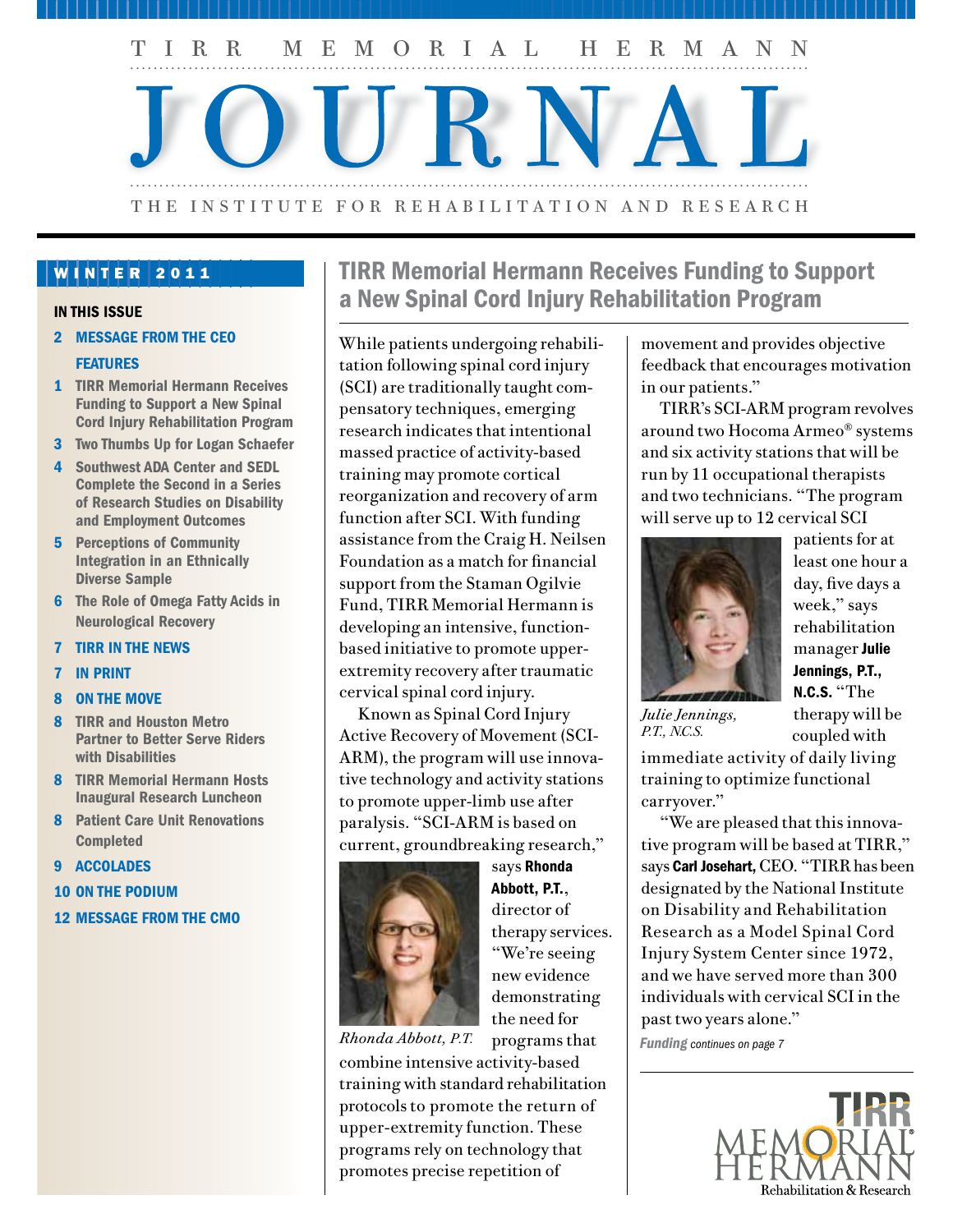## *F*FEATURES

# Two Thumbs Up for Logan Schaefer

Coach Vic Schaefer was making coffee in a hotel room in Cincinnati when he received the phone call every parent fears. It was 8:35 a.m. on July 12, 2010. The voice on the other end of the line was an emergency medicine specialist at East Texas Medical Center-Crockett, where his 14-year-old son Logan Schaefer had been transported following a wakeboarding accident. The physician told Schaefer that Logan was unconscious, unresponsive and seizing following a traumatic brain injury, and recommended emergency transport to East Texas Medical Center (ETMC)-Tyler, the closest hospital with a Level I trauma center.

Schaefer, who is the women's associate head basketball coach at Texas A&M University, cut short his Ohio recruiting trip and arrived in Dallas on a 2:30 p.m. flight from Cincinnati. As he made his way home to Texas, he learned the details of Logan's accident. While wakeboarding at Frontier Camp, a Christianbased adventure retreat in East Texas, Logan carved into the wake, went airborne and lost his balance mid-air. As the board landed he spun backwards, fell and hit his head in the water. He seemed uninjured after the fall, but on a second run through the water, his head began to throb. He vomited twice and passed out when he returned to shore. Staff members at Frontier Camp called 911.

At ETMC, neurosurgeon Thomas Grahm, M.D., performed an emergency craniotomy to relieve pressure on the

brain caused by a subdural hematoma. He was also able to stop the bleed. "That Dr. Grahm could find the bleeding vein and remove it was just one of many miracles we would experience during Logan's recovery," Schaefer says. The following day Logan awakened just long enough to give his parents the two-thumbs-up sign.



*Logan Schaefer*

On July 23, after 11 touch-and-go days in intensive care at ETMC, Logan was transferred to TIRR Memorial Hermann for rehabilitation. "When we arrived at TIRR, we knew he was in dire need of help," Schaefer recalls. "He couldn't walk, and his speech was barely an audible whisper. He couldn't hold a fork, and he could hardly hold his head up. When we walked into the building, we saw all those former patients' success stories on the wall and knew that many of those people had been at TIRR for months. We were prepared to stay as long as we had to and do whatever it took to get our son back."

Logan arrived at TIRR on a Thursday, was assessed by physical medicine and rehabilitation specialist Cindy Ivanhoe, M.D., on Friday and

began therapy on Saturday. "As a parent you want someone to tell you that in five months your son will be up there on the Wall of Fame with the other success stories, but no one can promise anything about a brain injury. I showed Dr. Ivanhoe a photo on my cell phone of Logan and his twin sister Blair smiling, and asked her if

we'd ever see that smile again. She said, 'Yes, you'll get the smile back. I just can't tell you when.'"

"The following week his therapy continued, and that weekend we saw another unbelievable miracle when Logan walked down the hallway unassisted," Schaefer says. "His balance wasn't great, and he had some problems with drifting, but he was walking on his own."

Prayers, cards and flowers came from friends and supporters around the country. "We had so many friends in College Station and colleagues across the country who wanted to help," he says. "We were very grateful for their support, but we felt the need to keep visitors and distractions to a minimum so we could focus all our attention on Logan."

Friends responded by starting the "Lift Logan Up" campaign to provide support to the family during his recovery. Lina Lawson, co-owner of Twinz Co. Marketing, and her husband Kenny Lawson, CEO and president of C. C. Creations, produced Lift Logan Up T-shirts and sold them for \$10 each.

The Schaefers stayed by Logan's side during his 28-day hospitalization at TIRR, coaching him through physical and occupational therapy. *Thumbs Up continues on page 7*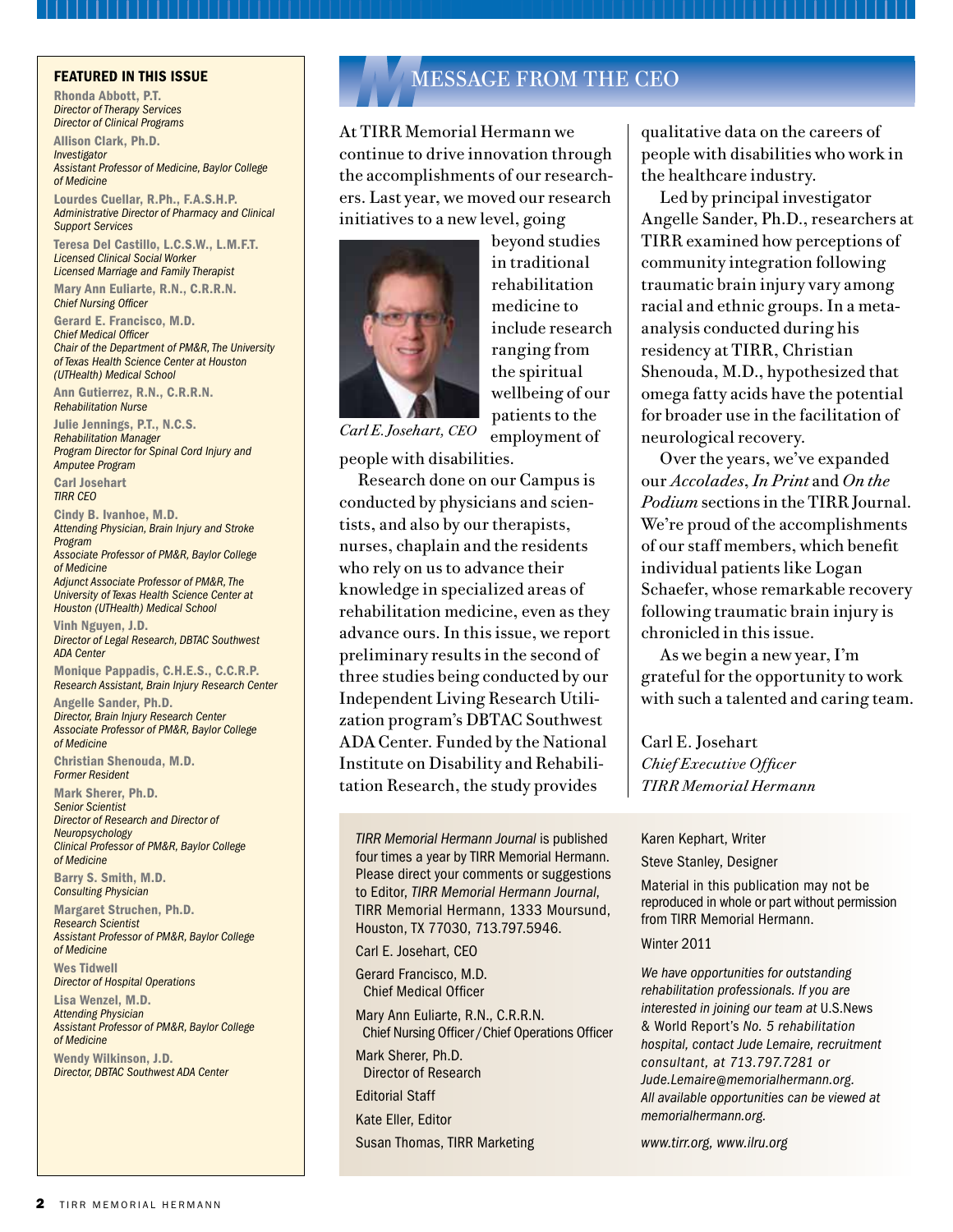# Southwest ADA Center and SEDL Complete the Second in a Series of Research Studies on Disability and Employment Outcomes

Results are being analyzed in a qualitative study of the careers of people with disabilities who work in the healthcare industry. The research, sponsored by TIRR Memorial Hermann's Independent Living Research Utilization (ILRU) program, will position the ILRU's DBTAC Southwest ADA Center to inform the public about how better to recruit, hire and retain people with disabilities in the expanding healthcare industry.

The study is one of three conducted in response to a National Institute on Disability and Rehabilitation Research (NIDRR) requirement that Disability and Business Technical Assistance Centers (DBTACs) invest at least 10 percent of their total budget in research. NIDRR provides funding for the nation's 10 DBTACs.

"NIDRR's goal is to further strengthen the nation's assistance network by expanding its core activities beyond technical assistance and ADA compliance to include research," says Wendy Wilkinson, J.D., director of the Southwest ADA Center. "Examining the experiences of people with disabilities who are employed in healthcare in Texas maximizes the utility of the study's findings for the population we serve, which also includes residents of Arkansas, Louisiana, New Mexico and Oklahoma. Healthcare is a high-growth industry in Texas, and it's also where most of the growth in our region is projected to occur."

Lead researcher Kathleen Murphy, Ph.D., conducted interviews with Texans who work in various sectors of the healthcare industry – employees with disabilities and their colleagues, supervisors and employers. "While we're still in the process of analyzing the data collected from study respondents, we can report some initial

impressions based on a first pass through the responses," says Dr. Murphy, who is project director at SEDL, a private, nonprofit education research, development and dissemination corporation based in Austin, Texas. Her co-investigator in the study is Vinh Nguyen, J.D., attorney and director of legal research at the Southwest ADA Center.

Data were collected from April 2009 through September 2010. During that time, 48 interviews were conducted, including 27 with employees who have disabilities, 12 with people who work with someone with a disability and nine individuals who supervise, employ or manage someone with a disability. The interviewees live in 13 Texas cities and towns, and about half are residents of Houston. Fourteen respondents worked in acute care hospitals – the largest type of employer represented; the remainder worked in various settings ranging from home healthcare to mental health agencies to a prosthetics lab. Their disabilities included mental illness, autoimmune or chronic diseases, sensory or mobility problems, and former substance abuse.

Dr. Murphy reports the following general impressions:

- People tend not to disclose their disabilities – and forfeit the accommodation – if disclosure is not required, or they will change jobs to avoid having to disclose.
- This is especially true for people with mental illness, who may self-accommodate by choosing an occupation where they do not have to disclose or in which they have control over the hours they work.
- In some instances, the experience of disability is marketable. Individuals recovered from chemical dependency, for example, may be sought after by substance-abuse outreach organizations or educational awareness groups.
- There is some expectation among the people interviewed that healthcare is more receptive to the hiring of people with disabilities, but other respondents believed the opposite, especially in occupations that require certifications.
- Colleagues value communication related to disabilities and reported that they would like employers to educate them about disability issues related to etiquette, accommodations and so on.
- Families were almost universally praised for the support they provided members with disabilities.
- In general, respondents were not underemployed; they worked in jobs that match their education and training.

ILRU and SEDL expect to present full results at the 2011 ADA National Network Research Conference being organized by Virginia Commonwealth University's Coordination, Outreach and Research Center (CORC). CORC is funded by NIDRR to coordinate the research conducted by the 10  $DBTACs.$   $\blacklozenge$ 

*For more information on disability research, please call Wendy Wilkinson at 713.520.0232.*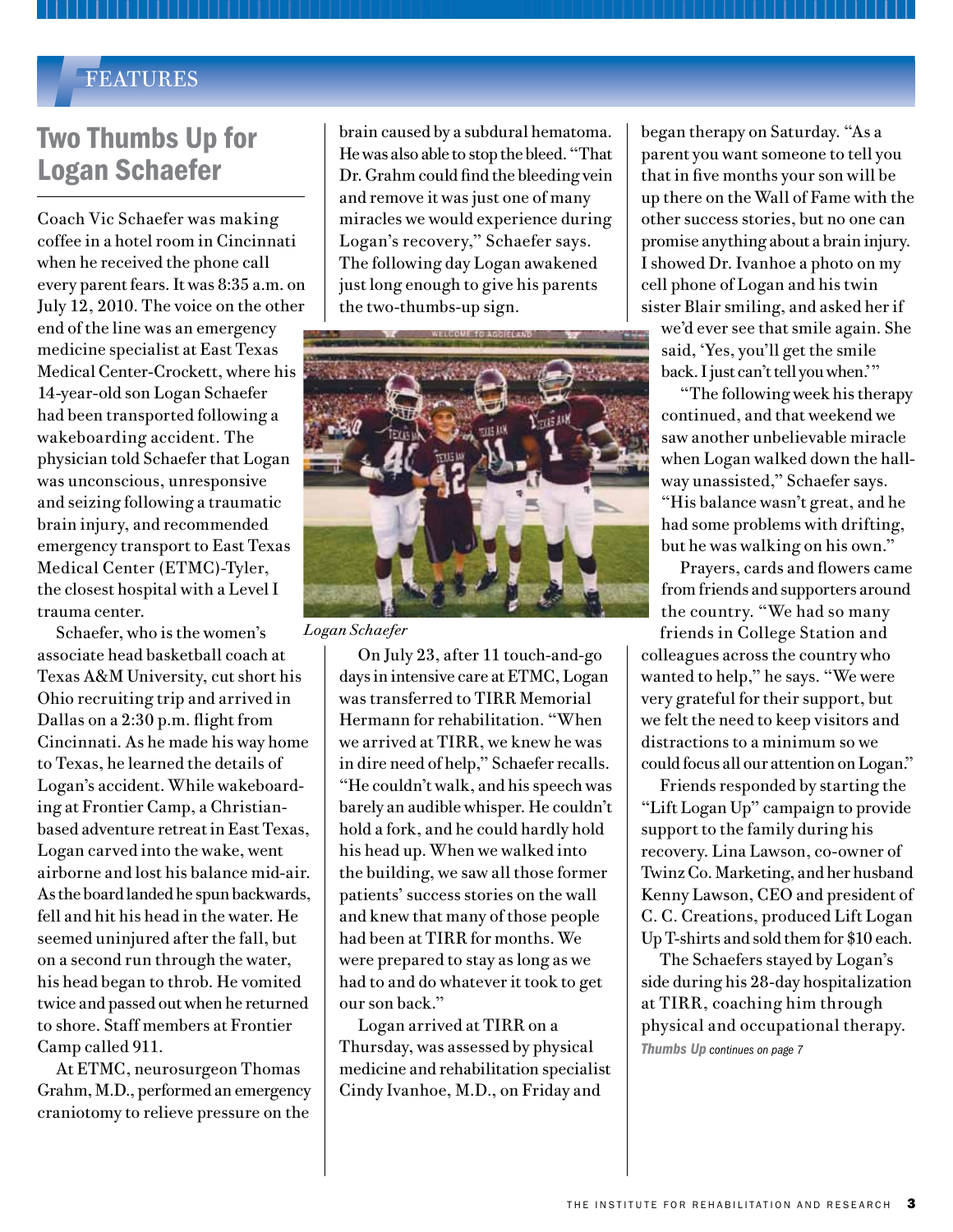# Perceptions of Community Integration in an Ethnically Diverse Sample

A life-altering event, traumatic brain injury (TBI) can have substantial negative impact on the lives of patients and their families, colleagues and friends. Physical, cognitive and psychological impairments can cause aggression, anxiety and depression, and affect close relationships and reintegration into the community.

In an article published in the *Journal of Head Trauma Rehabilitation*, researchers at TIRR Memorial Hermann examined how perceptions of community integration vary among racial and ethnic groups<sup>1</sup>. Led by principal investigator Angelle Sander, Ph.D., director of TIRR's Brain Injury Research Center and an associate professor of physical medicine and rehabilitation at Baylor College of Medicine, the research team interviewed 58 blacks, 57 Hispanics and 52 whites with TBI who were living in the community six months post injury.

R. SANDER URGES P<br>OUTSIDE THE REHAB<br>COMMUNITY WHO THE OUTSIDE THE REHABIL community who treat people with TBI for an unrelated condition to ask simple questions about how the individual is managing home activities and socializing in the community, as well as working.

"The significance of changes that occur in an individual's life after traumatic brain injury usually corresponds to the changes that occur in their participation in roles that are valued by society," Dr. Sander says. "Research studies conducted over several decades have shown that people with TBI are less likely to live independently and less likely to

participate fully in employment, housekeeping activities, parenting and leisure activities. There's also evidence suggesting that the impact of TBI on community participation may be greater for racial and ethnic minorities than for whites."

The researchers used open-ended interview questions and a question-



naire to rate the importance of community integration activities. "We learned that blacks and Hispanics

Angelle Sander, Ph.D. placed more emphasis on domestic activities as measures of community integration than whites did," Dr. Sander says. "For example, blacks and Hispanics rated parenting and other domestic activities just as highly as they did being able to return to work."

The investigators also concluded that feeling integrated into the community relates to aspects of the environment, as much as to involvement in specific activities. "Environmental barriers can be just as important as injury-related changes," she says. Perceived barriers include environmental and social barriers; injury-related cognitive and physical changes; dissimilarities to others; relocation; and financial issues.

"We learned that the accepted definition of successful outcomes or successful community integration does not always coincide with the

definition used by people with TBI," Dr. Sander says. "The lesson for the rehabilitation community is to become more flexible in how we integrate the priorities and perceptions of TBI patients and clients into their rehabilitation programs. We need to make sure that we include among our measures of success those outcomes that TBI patients themselves value and consider important to their quality of life."

Dr. Sander urges physicians outside the rehabilitation community who treat people with TBI for an unrelated condition to ask simple questions about how the individual is managing home activities and socializing in the community, as well as working. "If patients indicate that they are having problems in these areas, you may want to consider referring them to a physical medicine and rehabilitation specialist or to an outpatient rehabilitation program." $\bullet$ 

*For more information on the study, which was funded by the National Institute on Disability and Rehabilitation Research, contact Angelle Sander, Ph.D., at asander@bcm.edu.*

<sup>1</sup> Sander AM, Pappadis MR, Clark AN, Struchen MA. Perceptions of Community Integration in an Ethnically Diverse Sample. *Journal of Head Trauma Rehabilitation*. 2010:e-publication ahead of print.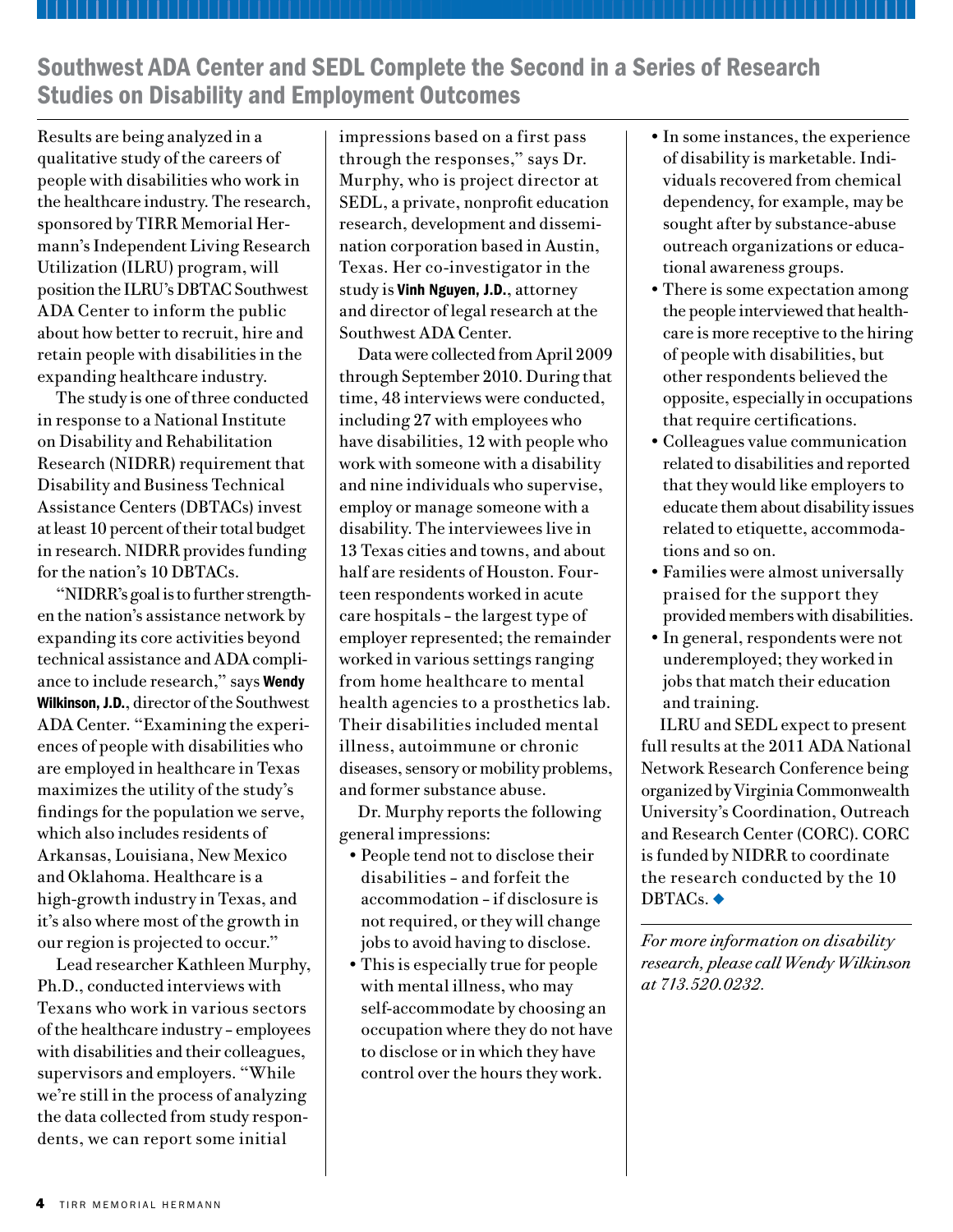# The Role of Omega Fatty Acids in Neurological Recovery

Research has shown that omega fatty acids (OFAs) are beneficial in the treatment of various conditions, including hyperlipidemia, coronary artery disease and basic inflammation processes. They are also known to be involved in the production of bioactive molecules, including leukotrienes, prostaglandins and thromboxanes. In addition, researchers have shown that OFA content in cell membranes increases fluidity and allows for enhanced cellular function, homeostatic regulation and tissue regeneration<sup>1</sup>, and that this fluidity translates to enhanced biochemical function.2 In research conducted during his residency at TIRR Memorial Hermann, Christian Shenouda, M.D., hypothesized that omega fatty acids have the potential for broader use in the facilitation of neurological recovery.

"Initially, I set out to do a metaanalysis on the role of omega fatty acids in cognition," says Dr. Shenouda, who will complete an acquired brain injury fellowship at the University of Washington in Seattle in June 2011. "But I discovered that there were inherent flaws in these studies as cognition is an umbrella term that encompasses memory, concentration, judgment and many other functions. In the process of researching the effects of omega fatty acids, I came across literature suggesting that they facilitate the development of nerve cells in spinal cord injury and traumatic brain injury patients. So the question was, 'Does the sprouting of new nerve cells lead to increased cognition?' I set out to examine whether we could make that leap."

In a meta-analysis of studies done over the past decade, Dr. Shenouda

examined past, current and possible future directions in the use of omega fatty acids in neurological recovery. He concluded that the substitution of the OFA docosahexaenoic acid (DHA) for arachadonic acid (AA) in cellular membranes has a drastic effect on neural tissue at various sites. "Studies of cerebral ischemia show decreased lesion size and improved histological outcomes," he says. "These compounds were also able to induce neurogenesis in hippocampal cultures, with neurons showing increased length and branching. This information, coupled with their ability to decrease inflammation via the AA pathway, suggests that omega fatty acids may be ideal candidates for inclusion in a treatment plan for brain injury."

He also notes that OFA research has been extended to the setting of acute

I n the process of researching the effects of omega fatty acids, **DR. SHENOUDA CAME ACROSS** literature suggesting that they facilitate the development of nerve cells in spinal cord injury and traumatic brain injury patients.

spinal cord injury. "Animal models given omega fatty acids showed decreased lesion size and better functional outcomes with administration by mouth and intravenously," he says. "Because omega fatty acids have little or no side effects, they have potential for use as first-line agents at the onset of injury, if not as an adjunct to current therapies."

Dr. Shenouda suggests that future research might examine the benefits of each type of omega fatty acid – particularly DHA, eicosapentaenoic

acid (EPA) and  $\alpha$ -Linolenic acid (ALA) – and include clinical trials. "Data exist that show the potential health benefit of long-chain omega fatty acids, but at this point we don't have any evidence from human trials," he says.

For the average consumer of OFAs, Dr. Shenouda advises reading the labels. "If you're going to go to the trouble of taking omega fatty acids as a supplement, make sure the brand you buy includes high amounts of the most potent OFAs – EPA and DHA. Many supplements contain a majority of ALA and while there's some conversion of ALA to the more powerful EPA and DHA, the interconversion is limited."

Dr. Shenouda's paper "Omega Fatty Acids in Neurological Recovery" was recognized by the Baylor College of Medicine/The University of Texas Health Science Center at Houston (UTHealth) Medical School Alliance for Physical Medicine and Rehabilitation as the Manuscript of the Year for his graduating class and has been submitted for publication.  $\blacklozenge$ 

- <sup>1</sup> Kidd PM. Omega-3 DHA and EPA for Cognition, Behavior, and Mood: Clinical Findings and Structural-Functional Synergies with Cell Membrane Phospholipids. Alternative Medicine Review 2007;12:3, 207-227.
- <sup>2</sup> Else PL, Hulbert AJ. Membranes as Metabolic Pacemakers. Clinical and Experimental Pharmacology and Physiology 2003;30:559-564.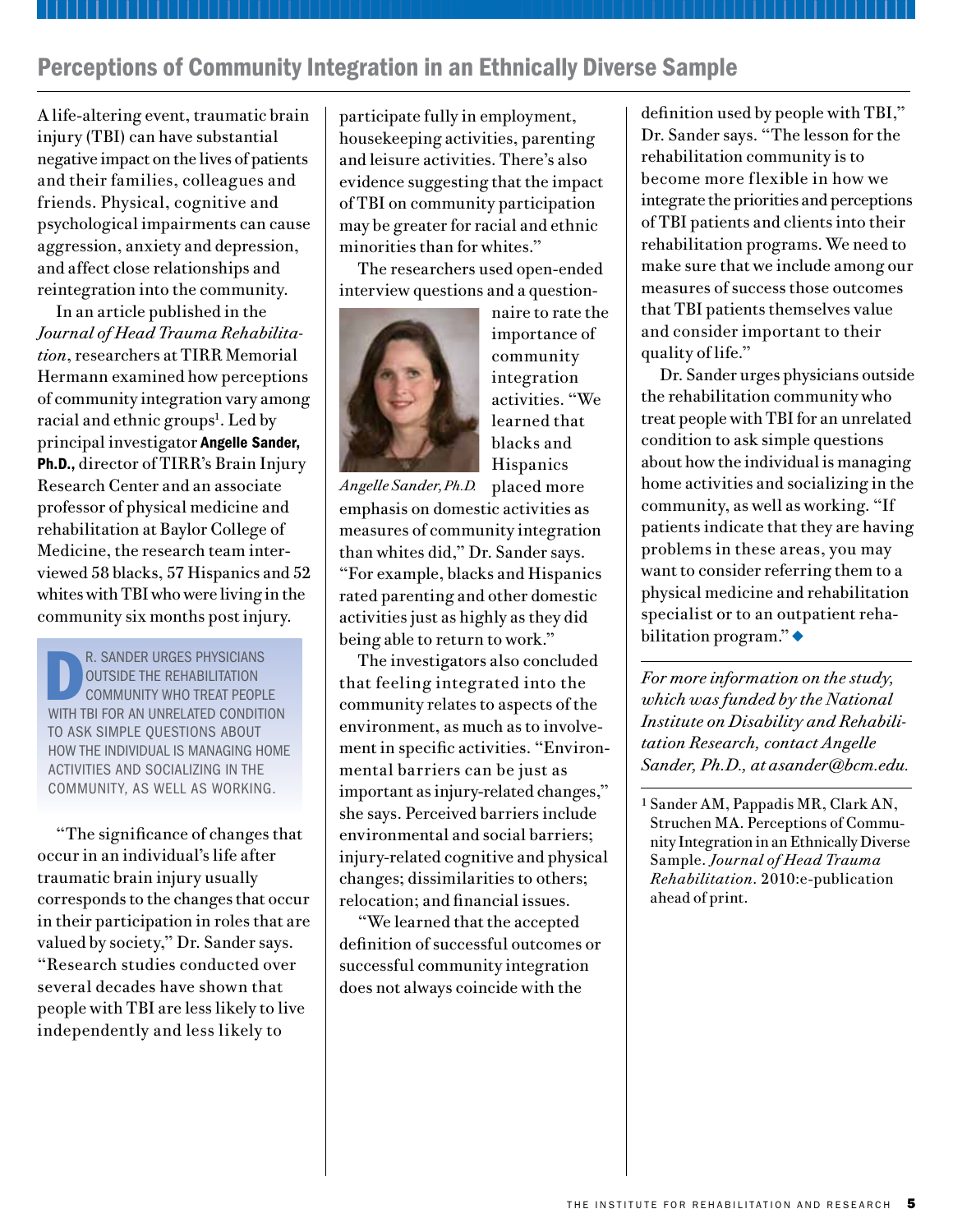### *Funding continued from page 1*

Located in southern California, the Craig H. Neilson Foundation was established in 2002 to find a cure for spinal cord injury. The foundation supports cutting-edge research that seeks to understand the biological basis for recovery of function after SCI and translate these findings to the clinical setting; clinical research to develop new treatments for those

living with SCI; and innovative rehabilitation programs for people living with SCI throughout the United States.

The Houston-based Staman Ogilvie Fund for Spinal Cord Injury Recovery, Rehabilitation and Research was created to assist individuals whose lives have been disrupted by spinal cord injury (SCI), brain trauma or neurological disorders. The fund's

objective is to raise \$10 million for the development of new technologies to increase movement for those with SCI through regenerative research, rehabilitation, robotics and adaptive technology. To date, more than \$5 million has been contributed toward the goal, which will benefit TIRR and the Mischer Neuroscience Institute at Memorial Hermann-Texas Medical Center.  $\triangleleft$ 

The support of family and friends helped keep him optimistic. During his stay, Texas A&M head football coach Mike Sherman visited the hospital and presented Logan with an official 12th Man jersey, inviting him to be an honorary captain at the first game of the season.

On August 27, 2010, 39 days after his accident, Logan walked out of TIRR. A week later on September 4, five days after his 15th birthday, he was introduced as honorary captain at the Texas A&M-Stephen F. Austin State University football game. A video shown on the football field's big screen chronicled Logan's journey from coma to Kyle Field.

"The image of Logan giving two thumbs up on the big video board is indelibly engraved in my mind," his father says. "He's tougher than anyone I've ever seen, and I've been coaching for 25 years. Logan has a great work ethic, tremendous inner strength and an outstanding attitude. He knows what hard work is because that's the way we live in our house. We were outside the box with therapy within two weeks. He didn't recover overnight, but every day he took one step further.

"The doctors, nurses, therapists and techs at TIRR are amazing," he adds. "At night there's a peace that's comforting, but every morning that place comes alive. By 7:30 it's rockin' and rollin' until 5:30 or 6 in the evening. They are an incredible group of caregivers with enormous enthusiasm for their work." Thumbs Up continued from page 3<br>
The support of family and friends and techs at TIRR are amazing," he helped keep him optimistic. During adds. "At night there's a peace that's

> On October 11, Kenny and Lina Lawson held a press conference in College Station and presented two checks – each for \$3,576 – to East Texas Medical Center–Tyler and the Memorial Hermann Foundation. The funds were raised through the Lift Logan Up campaign. "When Lina and Kenny asked us what we wanted to do with the profits, we said let's give back to the people who have given so much to us," Schaefer says.

> In early November 2010, Logan was cleared to return to baseball in the spring. On Friday, November 12, he ran his first mile with his father after the accident. "It was a pretty special run, knowing that just months ago he was fighting for his life. First you're praying for his life. Then you're praying for his quality of life. At one time I thought we might still be at TIRR today. But with the greatest of care and by the grace of God, Logan made an unbelievable recovery. He is our miracle! We are so thankful for everyone who played a role in his rehab." $\bullet$

Katy Hayes, a mother of three who had all four limbs amputated after contracting a rare flesh-eating bacteria, underwent inpatient therapy at TIRR Memorial Hermann to facilitate use of her upper- and lower-limb prostheses.

http://www.khou.com/news/local/ Kingwoods-miracle-mom-Katy-Hayes-learning-to-live-withoutlimbs-106085428.html $\blacklozenge$ 

## *I*IN PRINT

## *Bold print indicates that the person is affiliated with TIRR.*

Hart T, Sherer M, Temkin N, Whyte J, Dikmen S, Heinemann AW, Bell K. Participant-proxy agreement on objective and subjective aspects of societal participation following traumatic brain injury. *Journal of Head Trauma Rehabilitation* 2010;25:339-348.

Sady MD, Sander AM, Clark AN, Sherer M, Nakase-Richardson R, Malec JF. Relationship of pre-injury caregiver and family functioning to community integration in adults with traumatic brain injury. *Archives of Physical Medicine and Rehabilitation*.  $2010:91:1542-50.$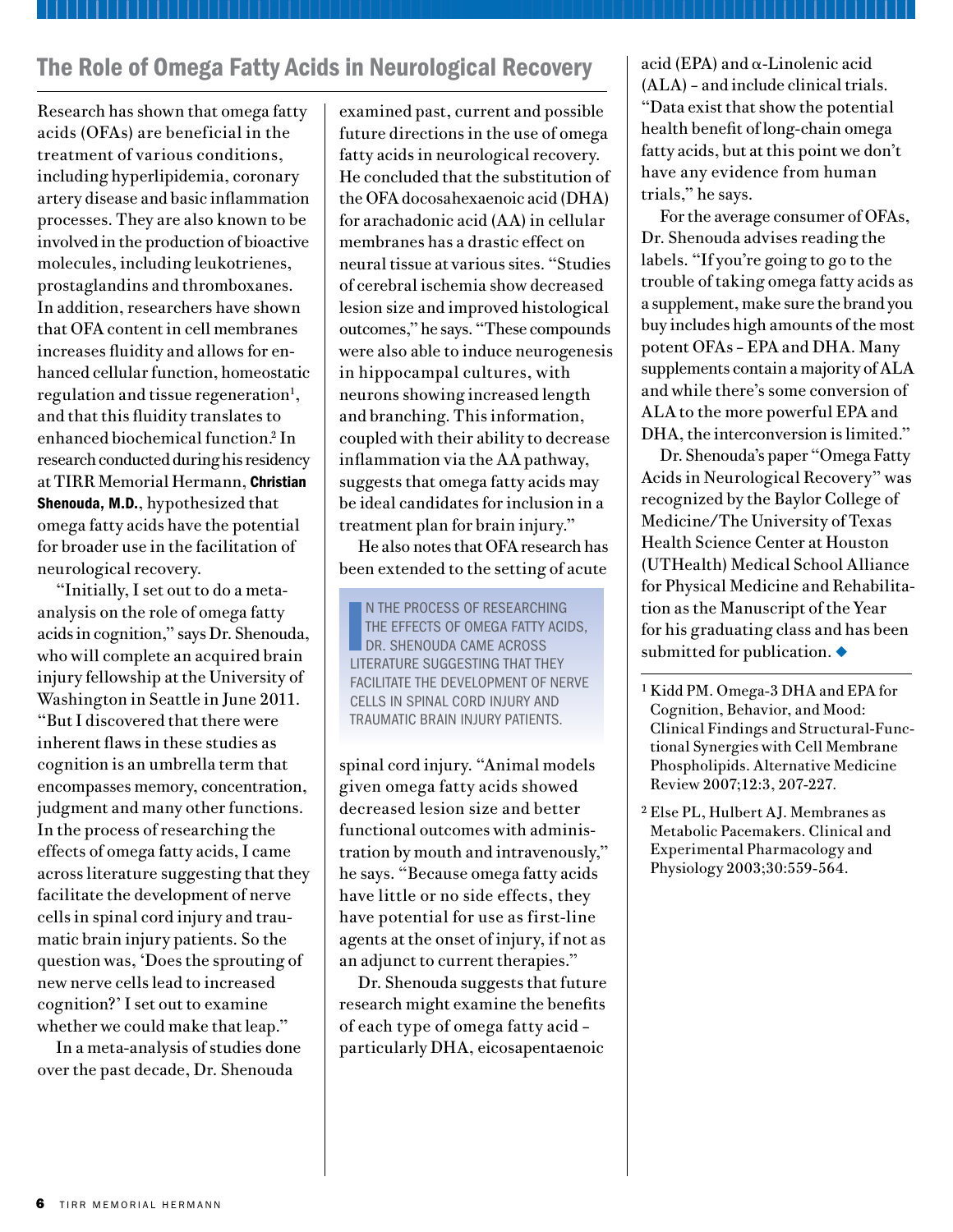## *O*ON THE MOVE

TIRR and Houston Metro Partner to Better Serve Riders with Disabilities

Representatives from Houston Metro have begun discussions with social workers, therapists and senior leadership at TIRR Memorial Hermann with the goal of creating positive public transportation experiences for riders with disabilities.

Led by TIRR clinical social worker Teresa C. Del Castillo, L.C.S.W., L.M.F.T.,



and Art Jackson, director of transportation programs and customer care at Houston Metro, the initiative will involve periodic Metro display bus visits

to the hospital for the use of inpatients during therapy. *Teresa Del Castillo, L.C.S.W., L.M.F.T.*

"All Metro buses are accessible with ramps or lifts and securement areas to accommodate riders in wheelchairs," says Mary Ann Dendor, ADA administrator for Houston Metro. "But for new riders with disabilities, boarding the bus and maneuvering to the securement area can be intimidating. By working with TIRR patients before they go on the road with us, we hope to remove all the unknowns associated with using public transportation."

"Houston Metro transports thousands of customers with disabilities every day, and we work hard to make sure their transit experiences are positive," says Jackson, a former TIRR patient whose profile is among those hung on the hospital's Wall of

Fame. "We're grateful to TIRR for giving us a great opportunity to be creative and look outside the box for new ways to help our riders with disabilities."

Del Castillo says TIRR and Houston Metro plan to have the program up and running during the first quarter of 2011 for patients who would like to use Houston Metro's bus and light rail service after their discharge. "The program gives both partners an opportunity to continue to raise each other's awareness of issues facing riders with disabilities. Having access to transportation is paramount to successful community integration."

Also in the planning stages is a spring "Accessibility Day," to be sponsored jointly by the two organizations for TIRR patients and their families. Metro will provide a bus and a paratransit van; staff members will be on hand to provide information about local bus routes, as well as METRORail and METROLift services.

TIRR Memorial Hermann Hosts Inaugural Research Luncheon

Joel Stein, M.D., physiatrist-in-chief at New York-Presbyterian Hospital in New York City, delivered the first Charles C. Beall Lecture on November 9, 2010, at the inaugural TIRR Memorial Hermann Research Luncheon in Houston. The luncheon was the first of a series of annual donor events focused on research under way at TIRR.

About 50 TIRR donors, patients, family members, physicians and scientists attended the event, which was hosted by TIRR supporters



Lynda and Jim Winne; Carl Josehart, CEO: Gerard Francisco, M.D., CMO; Mark Sherer, Ph.D., Director of Research; and the

*Jim and Linda Winne*

Memorial Hermann Foundation. Beall, who died in February 2010,

served TIRR for 10 years as CEO and for 29 years as a board member. Dr. Stein, whose address was entitled

"The Real Iron Man: Advancing Rehabilitation through Technology," is professor and chair of the department of Rehabilitation Medicine at the Columbia University College of Physicians and Surgeons, and professor and chief of the division of Rehabilitation Medicine at Weill Cornell Medical College in New York City.

Patient Care Unit Renovations Completed

The redesign of TIRR Memorial Hermann's oldest remaining patient care unit was completed in two phases in December and January. The renovation added four private rooms to serve brain injury patients.

Two four-bed wards were converted into semiprivate rooms, therapy space and a conference room. "In addition to adding patient rooms, our focus during the renovation was to increase workflow efficiency," says Wes Tidwell, director of hospital operations. Memorial Hermann invested approximately \$1 million in the renovation. $\bullet$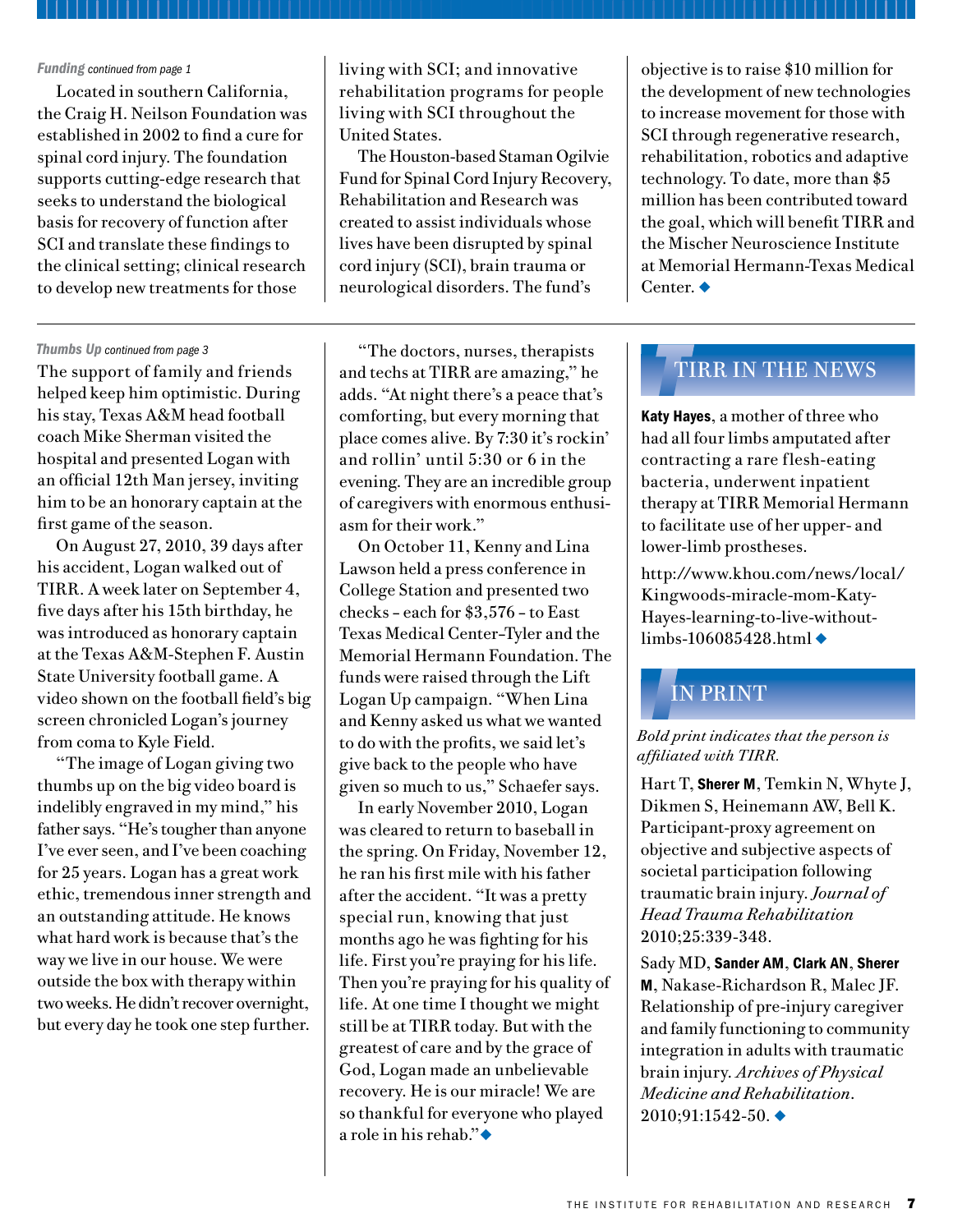

## Ann Gutierrez Receives 2010 ARN Award

## The Association of Rehabilitation



Nurses (ARN) has recognized TIRR Memorial Hermann nurse Ann Gutierrez, R.N., C.R.R.N., with the 2010 Educator Role Award for her contributions to

*Ann Gutierrez, R.N., C.R.R.N.*

the advancement of rehabilitation nursing care.

"We are extremely proud of Ann," says chief nursing officer Mary Ann Euliarte, R.N. "She truly deserves this award. Her entire career has been devoted to the practice and advancement of rehabilitation nursing, patient care and education."

Nominated by her colleague, Linda Arfele, R.N., Gutierrez was described as an exceptional nurse who has mentored and inspired her peers in all aspects of rehabilitation nursing. ARN presented the award to Gutierrez at their annual conference in Orlando, Florida.

UTIERREZ WAS DESCRIBED AS an exceptional nurse who has mentored and inspired her peers in all aspects of rehabilitation nursing.

"I feel so blessed and honored to receive this award," says Gutierrez, a rehabilitation nurse for 32 years. "As a rehab nurse, I am able to take part in changing a patient's life. I help patients progress from not being able to feed themselves or take a step to being able to walk again. I truly love what I do."

## Barry Smith Receives the Krusen Lifetime Achievement Award

TIRR consulting physician Barry S. Smith, M.D., received the 2010 Frank H. Krusen, M.D., Lifetime Achievement Award at the American Academy of Physical Medicine & Rehabilitation (AAPM&R) annual meeting held in November in Seattle. The award, which is the academy's highest honor, recognizes physical medicine and rehabilitation specialists who have made outstanding contributions to the field in patient care, research, education and administration, and have served the profession through involvement in AAPM&R activities. Recipients of the gold medallion are selected based on their outstanding and unique contributions to the specialty.

Lourdes Cuellar, R.Ph., F.A.S.H.P., was co-chair of the Access to Healthcare



section for the Texas Statewide Health Coordinating Council's proposed State Health Plan for 2011-2016. The council has chosen to study and evaluate

*Lourdes Cuellar, R.Ph., F.A.S.H.P.*

several topics that directly affect healthcare and workforce issues.

### Cindy B. Ivanhoe, M.D., was invited to



serve on the American Academy of Physical Medicine and Rehabilitation Task Force on Mild Traumatic

She also served as co-chair *Cindy Ivanhoe, M.D.*

of the Ipsen Pharmaceutical Advisory Board on Cervical Dystonia in Seattle on Nov. 1-2, 2010.

Joni McGhee, O.T./L., was recognized with a service award by her colleagues in the Texas Occupational Therapy Association (TOTA) for her role as the appointed TOTA state legislative chair, a position she held for the past two years. The award was presented at TOTA's Mountain Central Annual Conference held in Sugar Land, Texas,

in October 2010.



Mark Sherer, Ph.D., was appointed as section editor for the *Archives of Physical Medicine and Rehabilitation*.

Lisa Wenzel, M.D.,

was named chair of the Christopher and Dana Reeve Foundation NeuroRecovery Network Health Committee in July 2010. $\triangleleft$ 

Brain Injury.

*Monique Pappadis, C.H.E.S., C.C.R.P.*

*Mark Sherer, Ph.D.* 

*Lisa Wenzel, M.D.*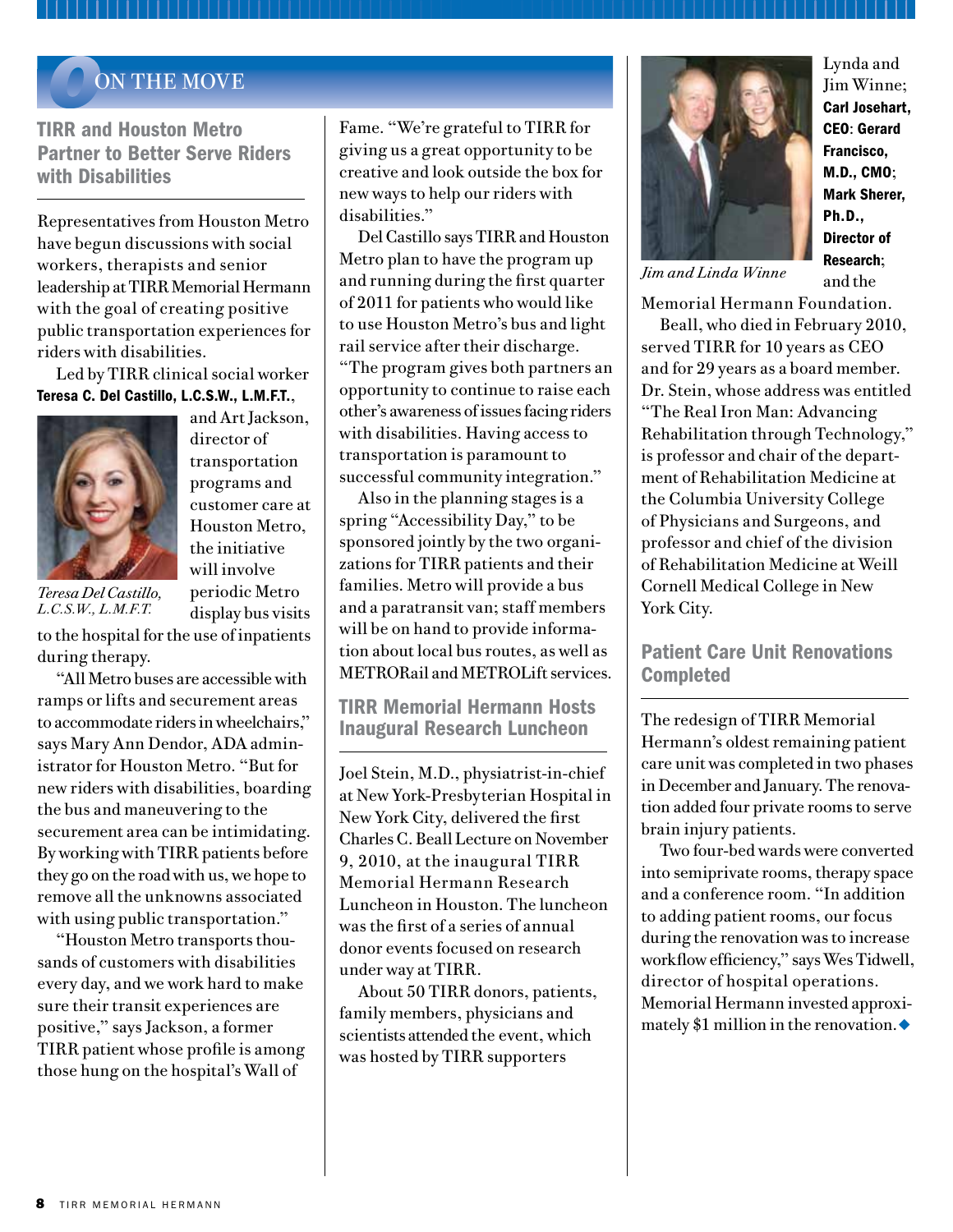# *O*ON THE PODIUM

Atkinson D. Interrelation of Trunk Scale Scores and Functional Outcome Scores. Poster presented at the 4th National Spinal Cord Injury Conference, Niagara Falls, Ontario, Oct. 28, 2010.

Clark AN. Traumatic Brain Injury, Secondary Issues and Accommodations. Presented at Expanding Horizons: 2010 Institute on Learning Differences Conference, Cypress, Texas, Nov. 12. 2010.

Clark AN, Struchen MA. Interpersonal Process Recall to Improve Social Communication. Presented at the American Congress of Rehabilitation Medicine Annual Meeting, Montreal, Oct. 21-24, 2010.

Davis K, Gutierrez A. What's in Your Toolbox; Utilizing Advanced Modalities in an Inpatient Rehabilitation Setting. Posters presented at the Association of Rehabilitation Nurses Conference, Orlando, Fla., Sept. 29-Oct. 3, 2010.

Davis K, Roberts D. Can All the Information Fit on One Arm? Poster presented at the Association of Rehabilitation Nurses Conference, Orlando, Fla., Sept. 29-Oct. 3, 2010.

Donovan WH. Delivered the Sir Ludwig



Guttman Memorial Lecture at the Annual Scientific Meeting of the International Spinal Cord Society (ISCoS), New Delhi, India, Oct. 30,

2010. Manuscript to be published in *Spinal Cord*. *William H. Donovan, M.D.*

Dijkers M, Bushnik T, Heinemann A, Libin A, Sherer M. Assessing the Quality and Applicability of Systematic Reviews – A Systematic Approach. Symposium presented to the meeting of the American Congress of Rehabilitation Medicine, Montreal, Oct. 21, 2010.

Euliarte MA, Ramirez R. Recruitment and Retention Challenges and Strategies in the Rehabilitation Setting. Poster presented at the Association of Rehabilitation Nurses Conference, Orlando, Fla., Sept. 29-Oct. 3, 2010.

Gettleman M, Kern M, Lantz B, Lantz E. Planes, Trains and Automobiles: Travel After Spinal Cord Injury. Workshop presented at the 4th National Spinal Cord Injury Conference, Niagara Falls, Ontario, Oct. 28, 2010.

Giacino J, Whyte J, Bell K, Brockway J, Sherer M. An Experience-based Discussion of Challenges to Conducting Multi-center Clinical Trials in Rehabilitation. Symposium presented to the meeting of the American Congress of Rehabilitation Medicine, Montreal, Oct. 20, 2010.

Graves D. All Limbs Lead to the Trunk: The Rationale and Methods in the Development of the Thoracic-Lumbar Scale. Presented as the keynote address at the 4th National Spinal Cord Injury Conference, Niagara Falls, Ontario, Oct. 28, 2010.

Graves D. The Trunk Scale: Thoracic-Lumbar Control Scale for Use in Spinal Cord Injury Research. Presented at NeuroTalk 2010, Singapore, July 28, 2010.

Henry E. Management of the Patient with Spinal Cord Injury. Presented at the Alabama Occupational Therapy Association Annual Conference, Orange Beach, Ala., Sept. 10-12, 2010.

Henry E, Johnston C. Challenge Yourself, Challenge Your Patient: Play Softball. Presented at the Texas Occupational Therapy Association's Mountain Central Annual Conference, Sugar Land, Texas, Oct. 2010.

Ifejika-Jones N, Francisco GE, Grotta JC, Harun N. Urinary Track Infection is

a Negative Predictor of Post-stroke Disposition: Findings from The University of Texas Health Science Center's Houston Stroke Registry. Poster presented at the American Academy of Physical Medicine & Rehabilitation Annual Conference, Seattle, Nov. 3-7, 2010.

Ivanhoe CB. Updates on Spasticity Assessment and Management. Advisory Board – Intrathecal Baclofen Therapy: Clinical Outcomes Updates in Management; Advisory Board – Ultrasound-Guided Injection. Sponsored by the American Academy of Physical Medicine & Rehabilitation, Seattle, Nov. 2-3, 2010.

Ivanhoe CB. Incorporating Neuromodulation Therapies into Practice. Presented at the American Academy of Physical Medicine & Rehabilitation Annual Conference, Seattle, Nov. 3-7, 2010.

Ivanhoe CB. Xeomin Product Profile. Presented at Merz Product Theater, Seattle, Nov. 5, 2010.

Li S, Chang S, Francisco GE. Botulinum Toxin Type A Injection Improves Voluntary Motor Control After Stroke: A Case Report. Poster presented at the American Academy of Physical Medicine & Rehabilitation Annual Conference, Seattle, Nov. 3-7, 2010.

Martinez P. Rehabilitation Model of Care: Working Together To Show We Care. Poster presented at the Association of Rehabilitation Nurses Conference, Orlando, Fla., Sept. 29-Oct. 3, 2010.

Mekky M. Barriers to Adequate Nutrition in the Spinal Cord Injury Population. Presented at the American Speech-Language-Hearing Association Convention, Philadelphia, Nov. 18-20, 2010.

*On the Podium continues on page 11*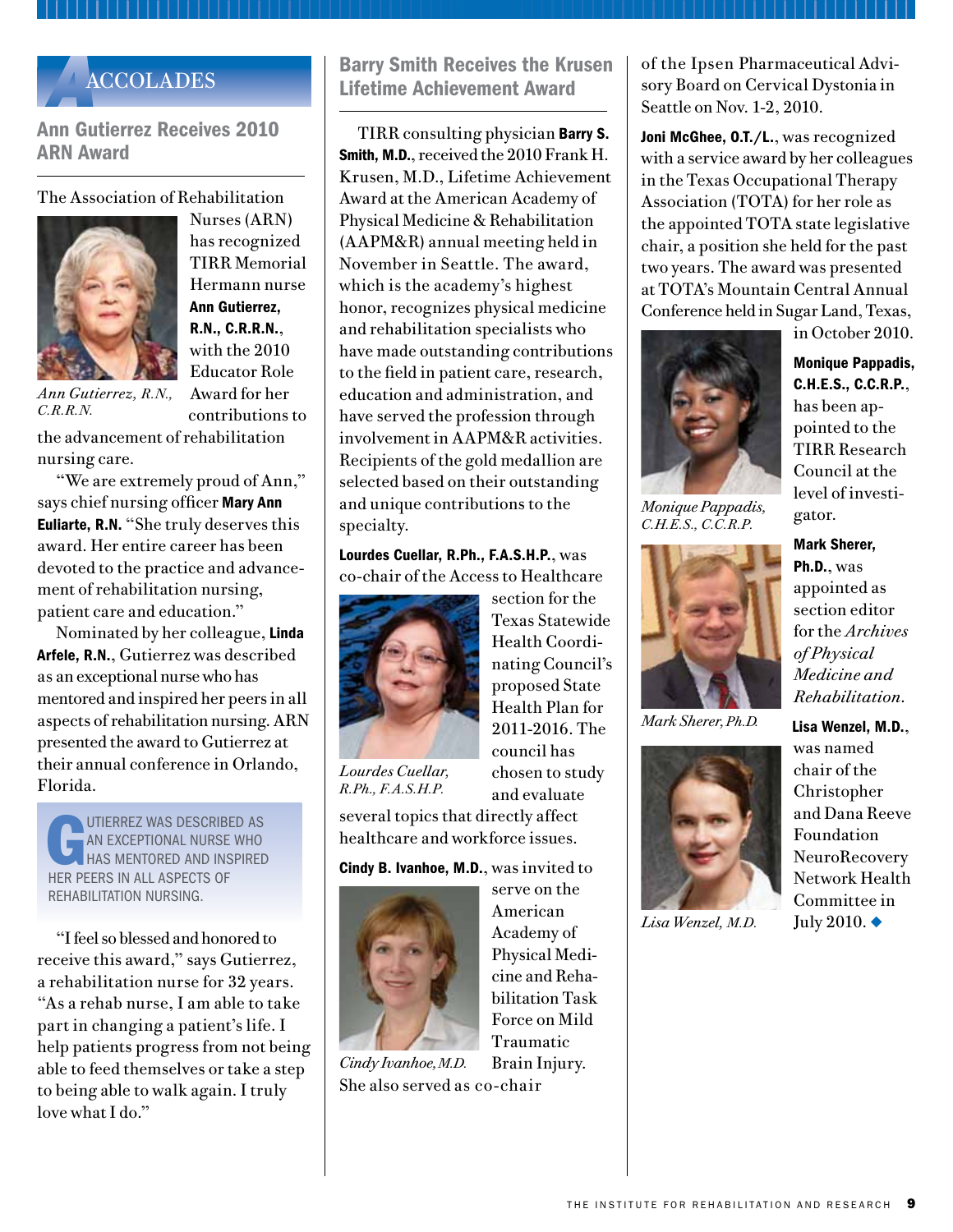### *On the Podium continued from page 10*

Nakase-Richardson R, Sherer M, Seel R, Hart T, Hanks R, Arango-Lasprilla JC, Yablon S, Sander AM, Walker W, Grote M, Kittleson J, Hammond F. Comparison of the Russell and Mississippi Post-traumatic Amnesia Classifications Intervals in Predicting One-year Productivity: An Analysis of the Traumatic Brain Injury Model System National Database. Paper presented to the meeting of the American Congress of Rehabilitation Medicine, Montreal, Oct. 22, 2010.

Pappadis MR, Sander AM. Impact of Traumatic Brain Injury on Quality of Life and Self-Concept: Perspectives of Survivors in an Ethnically Diverse Sample. Presented at the American Congress of Rehabilitation Medicine Annual Meeting, Montreal, Oct. 21-24, 2010.

Potter E, Lantz E, Laredo R. Incorporating Clinicians with Disabilities in the Rehabilitation Team. Presented at the Texas Occupational Therapy Association's Mountain Central Annual Conference, Sugar Land, Texas, Oct. 2010.

Sherer M. Evaluation of Posttraumatic Confusion/Amnesia and Implications for Outcomes. Invited presentation to the 31st Annual Neurorehabilitation Conference on Traumatic Brain Injury, Stroke, and Neurologic Disorders, Boston, Nov. 6, 2010.

Sherer M. Assessment and Treatment of Impaired Self-Awareness. Invited presentation to the 31st Annual Neurorehabilitation Conference on Traumatic Brain Injury, Stroke, and Neurologic Disorders, Boston, Nov. 6, 2010.

Sherer M. Post-traumatic Amnesia: Measurement and Relationship to TBI Outcome. Invited presentation to residents at the Baylor College of Medicine/University of Texas Health Science Center at Houston (UTHealth) Medical School Alliance for Physical

Medicine and Rehabilitation, Houston, Sept. 17, 2010.

**Sherer M.** Acute Confusion in Patients with Acquired Brain Injury. Invited presentation to the clinical staff of Methodist Rehabilitation Center, Jackson, Miss., Sept. 20, 2010.

**Sherer M.** Phenomenology and Prognostic Significance of Acute Confusion in Early Recovery from Traumatic Brain Injury. Invited presentation to the Center for Translational Injury Research, The University of Texas Health Science Center, Houston, Oct. 8, 2010.

**Sherer M.** Assessment and Management of Confusion; Self-Awareness; The National TBI Model Systems Research Program; Prediction of Outcome After TBI; Symptoms of TBI That Are of Concern to Persons with TBI and Family Members. Presentations made at the Genesis Rehabilitation Conference on Brain Injury, Davenport, Iowa, Oct. 16, 2010.

**Sherer M.** Update on the TBI Model Systems Research Program. Presented to the TIRR medical staff and residents, Houston, Oct. 18, 2010.

**Staats Z. Promoting Function through** Manual Wheelchair Seating and Mobility. Presented at the Texas Occupational Therapy Association's Mountain Central Annual Conference, Sugar Land, Texas, Oct. 2010.

Struchen MA, Davis LC, Clark AN, Mazzei D, Bogaards J, Sander AM. Design and Implementation of a Social Peer Mentoring Program for Persons with Traumatic Brain Injury. Presented at the American Congress of Rehabilitation Medicine Annual Meeting, Montreal, Oct. 21-24, 2010.

**Thomas H.** How Inpatient Length of Stay Impacts Spiritual and Emotional Wellness. Poster presented at the 4th National Spinal Cord Injury Conference, Niagara Falls, Ontario, Oct. 29-30, 2010.

Thomas L, Thayer B. A Nurse-Initiated Program for Post-Discharge Telephone Contact. Poster presented at the Association of Rehabilitation Nurses Conference, Orlando, Fla., Sept. 29- Oct. 3, 2010.

Tilton S, Gettleman M. Adolescent Rehabilitation: Collaboration among Speech-Language Pathologists from the Hospital to Home. Presented at the American Speech-Language-Hearing Association Convention, Philadelphia, Nov. 18-20, 2010.

Tully P, Gomez G. Wheelchair Satisfaction: Collaboration for a Successful Outcome. Presented at the Texas Occupational Therapy Association's Mountain Central Annual Conference, Sugar Land, Texas, October 2010.

Tully P, Lantz E. Wheelchair Seating and Mobility: Addressing Various Diagnostic Groups. Presented at the Texas Occupational Therapy Association's Mountain Central Annual Conference, Sugar Land, Texas, October 2010.

Wenzel L. Orthostatic Hypotension and Quality of Life Outcomes after Locomotor Training in Incomplete Spinal Cord Injury (co-author). Presented at the Christopher and Dana Reed Foundation Symposium, Chandler, Ariz., Dec. 10, 2010.

Wiggins L. Stress, Health and Coping After Illness or Trauma. Presented at the Texas Occupational Therapy Association's Mountain Central Annual Conference, Sugar Land, Texas, October 2010.

Yablon S, Sherer M, Nakase-Richardson R, Nick T. Amantadine Hydrochloride for Treatment of Symptoms of the Posttraumatic Confusional State: A Randomized, Double-blind, Placebocontrolled Trial. Presented to the meeting of the American Congress of Rehabilitation Medicine, Montreal, Oct. 22, 2010.  $\blacklozenge$